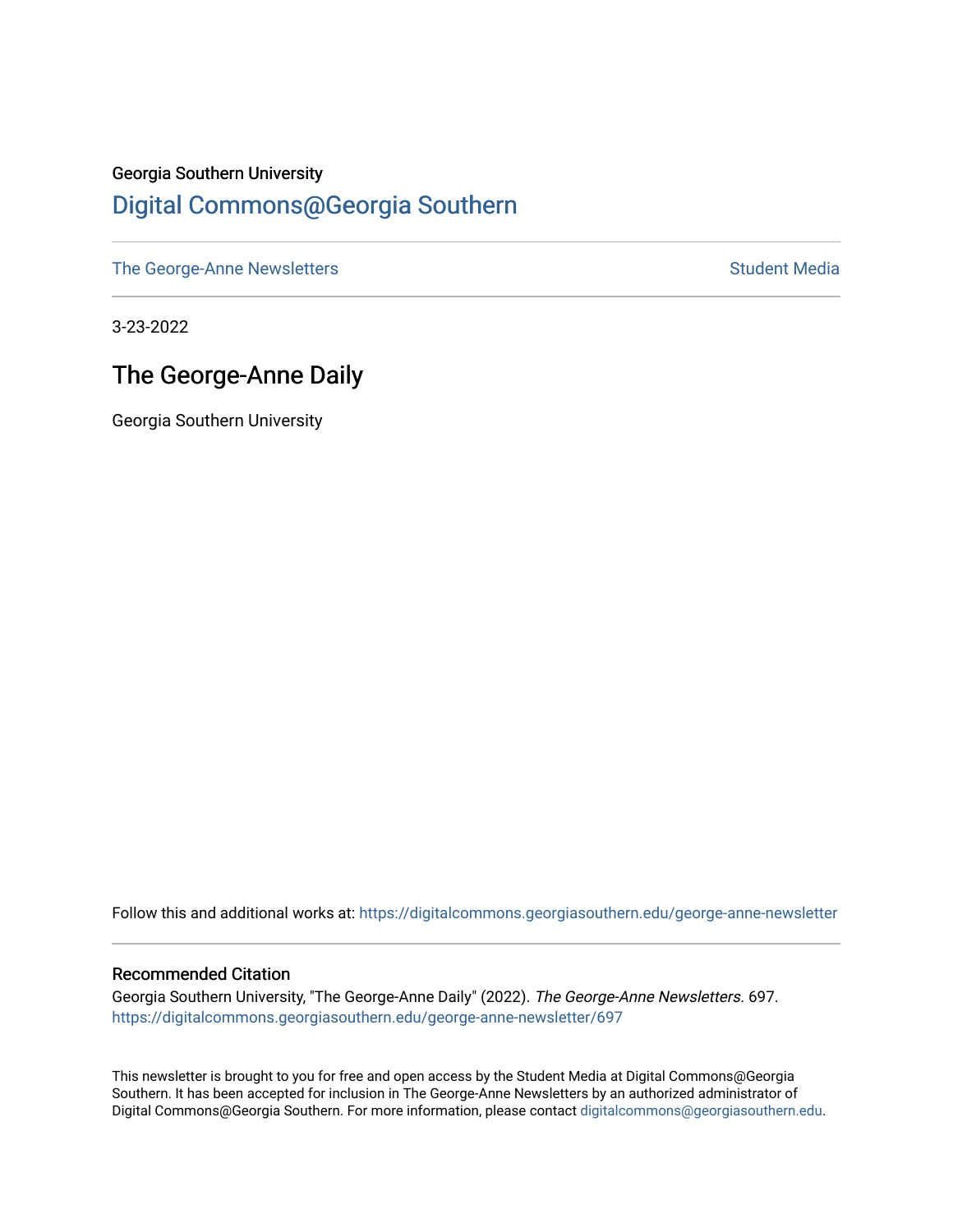

**March 23, 2022**

Good morning! Welcome to your George-Anne Daily Newsletter. Let us catch you up on what's going on in your world.



**[Justin Helms gives us](https://r20.rs6.net/tn.jsp?f=001eyi7r1OGLvdqblpaajQAZZAgQVhBzE6dVWpJnx5-w75PqnWgdNRdGZSszAP29EkEhq9EjNxHEihyd3aatFyButkOvn8bvGtbU8ML5rWpZsfCz_VIrJ84Z7_YmWPQv5El7X37EWooxOMNDG0C1WlI0R8K1W7O-iz3ccetfbwfwdnmDfJr50YO9Q==&c=JNl5Ydfo7Md3QTgH5XErTbfko3Wfhq1HVTo7YgQkzNpe-iaDaOCvRQ==&ch=ZJitjY6Qd94Vg-rMeVtPp_4Wk93ok-pCRP5A9xZeQmYz9WFOO2GlqQ==)  [an update on Eagle](https://r20.rs6.net/tn.jsp?f=001eyi7r1OGLvdqblpaajQAZZAgQVhBzE6dVWpJnx5-w75PqnWgdNRdGZSszAP29EkEhq9EjNxHEihyd3aatFyButkOvn8bvGtbU8ML5rWpZsfCz_VIrJ84Z7_YmWPQv5El7X37EWooxOMNDG0C1WlI0R8K1W7O-iz3ccetfbwfwdnmDfJr50YO9Q==&c=JNl5Ydfo7Md3QTgH5XErTbfko3Wfhq1HVTo7YgQkzNpe-iaDaOCvRQ==&ch=ZJitjY6Qd94Vg-rMeVtPp_4Wk93ok-pCRP5A9xZeQmYz9WFOO2GlqQ==)  [basketball](https://r20.rs6.net/tn.jsp?f=001eyi7r1OGLvdqblpaajQAZZAgQVhBzE6dVWpJnx5-w75PqnWgdNRdGZSszAP29EkEhq9EjNxHEihyd3aatFyButkOvn8bvGtbU8ML5rWpZsfCz_VIrJ84Z7_YmWPQv5El7X37EWooxOMNDG0C1WlI0R8K1W7O-iz3ccetfbwfwdnmDfJr50YO9Q==&c=JNl5Ydfo7Md3QTgH5XErTbfko3Wfhq1HVTo7YgQkzNpe-iaDaOCvRQ==&ch=ZJitjY6Qd94Vg-rMeVtPp_4Wk93ok-pCRP5A9xZeQmYz9WFOO2GlqQ==)**

**[Watch Now](https://r20.rs6.net/tn.jsp?f=001eyi7r1OGLvdqblpaajQAZZAgQVhBzE6dVWpJnx5-w75PqnWgdNRdGZSszAP29EkEhq9EjNxHEihyd3aatFyButkOvn8bvGtbU8ML5rWpZsfCz_VIrJ84Z7_YmWPQv5El7X37EWooxOMNDG0C1WlI0R8K1W7O-iz3ccetfbwfwdnmDfJr50YO9Q==&c=JNl5Ydfo7Md3QTgH5XErTbfko3Wfhq1HVTo7YgQkzNpe-iaDaOCvRQ==&ch=ZJitjY6Qd94Vg-rMeVtPp_4Wk93ok-pCRP5A9xZeQmYz9WFOO2GlqQ==)**

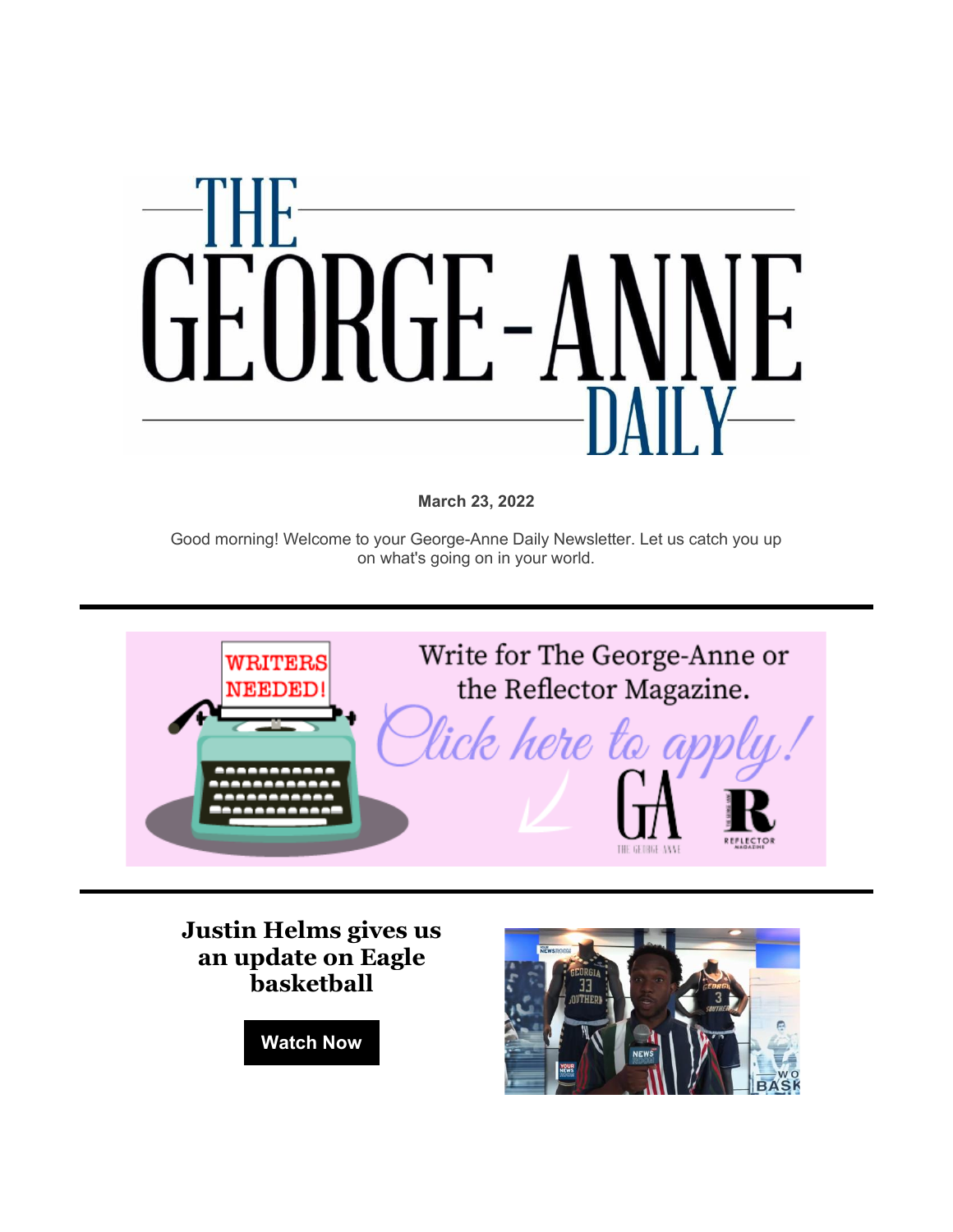### **[Everybody Has a](https://r20.rs6.net/tn.jsp?f=001eyi7r1OGLvdqblpaajQAZZAgQVhBzE6dVWpJnx5-w75PqnWgdNRdGZSszAP29EkEABiPiFxvhsii7JuDOy7H1AuwziBn3RHfpkbMk8gK3T9Q8p3Y1a_irSVaf2rQl7egV1vtVr37ZLYZvuY9fSEi_IJrzC6efFpv5kv1lXuG6j635zkMBZa7So3uFi-oBdDi_2CGPjx2aKpwitqvEdFwIAYXvjaDGmV1&c=JNl5Ydfo7Md3QTgH5XErTbfko3Wfhq1HVTo7YgQkzNpe-iaDaOCvRQ==&ch=ZJitjY6Qd94Vg-rMeVtPp_4Wk93ok-pCRP5A9xZeQmYz9WFOO2GlqQ==)  Story- [Amanda](https://r20.rs6.net/tn.jsp?f=001eyi7r1OGLvdqblpaajQAZZAgQVhBzE6dVWpJnx5-w75PqnWgdNRdGZSszAP29EkEABiPiFxvhsii7JuDOy7H1AuwziBn3RHfpkbMk8gK3T9Q8p3Y1a_irSVaf2rQl7egV1vtVr37ZLYZvuY9fSEi_IJrzC6efFpv5kv1lXuG6j635zkMBZa7So3uFi-oBdDi_2CGPjx2aKpwitqvEdFwIAYXvjaDGmV1&c=JNl5Ydfo7Md3QTgH5XErTbfko3Wfhq1HVTo7YgQkzNpe-iaDaOCvRQ==&ch=ZJitjY6Qd94Vg-rMeVtPp_4Wk93ok-pCRP5A9xZeQmYz9WFOO2GlqQ==)  [Crawford](https://r20.rs6.net/tn.jsp?f=001eyi7r1OGLvdqblpaajQAZZAgQVhBzE6dVWpJnx5-w75PqnWgdNRdGZSszAP29EkEABiPiFxvhsii7JuDOy7H1AuwziBn3RHfpkbMk8gK3T9Q8p3Y1a_irSVaf2rQl7egV1vtVr37ZLYZvuY9fSEi_IJrzC6efFpv5kv1lXuG6j635zkMBZa7So3uFi-oBdDi_2CGPjx2aKpwitqvEdFwIAYXvjaDGmV1&c=JNl5Ydfo7Md3QTgH5XErTbfko3Wfhq1HVTo7YgQkzNpe-iaDaOCvRQ==&ch=ZJitjY6Qd94Vg-rMeVtPp_4Wk93ok-pCRP5A9xZeQmYz9WFOO2GlqQ==)**

Join us as Amanda shares her craziest travel story!





# Share thoughts, win money.

We're conducting research on behalf of a consortium of college newspapers to better understand how students use software in college. It's quick, interesting, and you'll be entered to win a \$75 Amazon gift card.

Take Survey O

# **[Dr. Joleesa Johnson](https://r20.rs6.net/tn.jsp?f=001eyi7r1OGLvdqblpaajQAZZAgQVhBzE6dVWpJnx5-w75PqnWgdNRdGZSszAP29EkEHv8TF2BL9WOPOXCY-4bxEL5tHsju4ewihlujQ9f-XPxXhLCXvOZzNLIKF6fw-840ObxPE-pbE7OQXVt5hVx1nH38tLQRgP7WnKqAaznUu7Wwwj7gKAYEyA==&c=JNl5Ydfo7Md3QTgH5XErTbfko3Wfhq1HVTo7YgQkzNpe-iaDaOCvRQ==&ch=ZJitjY6Qd94Vg-rMeVtPp_4Wk93ok-pCRP5A9xZeQmYz9WFOO2GlqQ==)  [and the Holi Festival](https://r20.rs6.net/tn.jsp?f=001eyi7r1OGLvdqblpaajQAZZAgQVhBzE6dVWpJnx5-w75PqnWgdNRdGZSszAP29EkEHv8TF2BL9WOPOXCY-4bxEL5tHsju4ewihlujQ9f-XPxXhLCXvOZzNLIKF6fw-840ObxPE-pbE7OQXVt5hVx1nH38tLQRgP7WnKqAaznUu7Wwwj7gKAYEyA==&c=JNl5Ydfo7Md3QTgH5XErTbfko3Wfhq1HVTo7YgQkzNpe-iaDaOCvRQ==&ch=ZJitjY6Qd94Vg-rMeVtPp_4Wk93ok-pCRP5A9xZeQmYz9WFOO2GlqQ==)**

Dr. Joleesa Johnson spoke about the Holi Festival.

**[Watch Now](https://r20.rs6.net/tn.jsp?f=001eyi7r1OGLvdqblpaajQAZZAgQVhBzE6dVWpJnx5-w75PqnWgdNRdGZSszAP29EkEHv8TF2BL9WOPOXCY-4bxEL5tHsju4ewihlujQ9f-XPxXhLCXvOZzNLIKF6fw-840ObxPE-pbE7OQXVt5hVx1nH38tLQRgP7WnKqAaznUu7Wwwj7gKAYEyA==&c=JNl5Ydfo7Md3QTgH5XErTbfko3Wfhq1HVTo7YgQkzNpe-iaDaOCvRQ==&ch=ZJitjY6Qd94Vg-rMeVtPp_4Wk93ok-pCRP5A9xZeQmYz9WFOO2GlqQ==)**

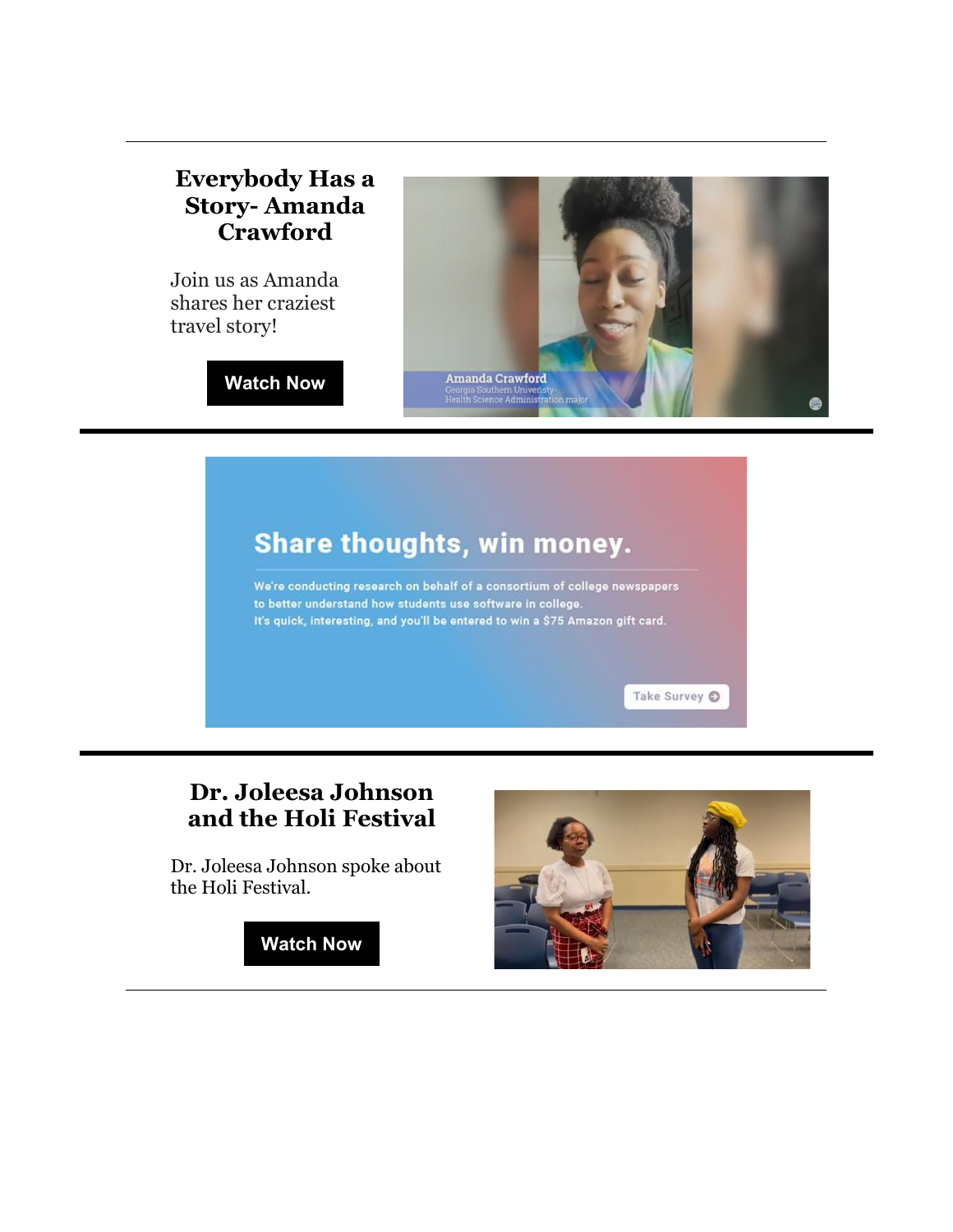

# **Saint Patrick's Day**

Who was St. Patrick?



### **[Women's History](https://r20.rs6.net/tn.jsp?f=001eyi7r1OGLvdqblpaajQAZZAgQVhBzE6dVWpJnx5-w75PqnWgdNRdGZSszAP29EkEuI6nUgEsw2iorDDsnCx85WJpVMXUrMIEEOeN9SuLrE6Ec7uTXGmKDUtBZ3V-_HCqWmdj_BUoM8sphukgba1cxdXhQww4uDHcBU11NHIaCwn92Gj2HfjPgb7UWGj3SBbT9a7n5daHmcBlJQ74xbxlXldU6ipfdDH7r_h6RPFci9TL61iU8VqeNFzURgkP-mUj&c=JNl5Ydfo7Md3QTgH5XErTbfko3Wfhq1HVTo7YgQkzNpe-iaDaOCvRQ==&ch=ZJitjY6Qd94Vg-rMeVtPp_4Wk93ok-pCRP5A9xZeQmYz9WFOO2GlqQ==)  [Month](https://r20.rs6.net/tn.jsp?f=001eyi7r1OGLvdqblpaajQAZZAgQVhBzE6dVWpJnx5-w75PqnWgdNRdGZSszAP29EkEuI6nUgEsw2iorDDsnCx85WJpVMXUrMIEEOeN9SuLrE6Ec7uTXGmKDUtBZ3V-_HCqWmdj_BUoM8sphukgba1cxdXhQww4uDHcBU11NHIaCwn92Gj2HfjPgb7UWGj3SBbT9a7n5daHmcBlJQ74xbxlXldU6ipfdDH7r_h6RPFci9TL61iU8VqeNFzURgkP-mUj&c=JNl5Ydfo7Md3QTgH5XErTbfko3Wfhq1HVTo7YgQkzNpe-iaDaOCvRQ==&ch=ZJitjY6Qd94Vg-rMeVtPp_4Wk93ok-pCRP5A9xZeQmYz9WFOO2GlqQ==)**

In honor of this month, Deep Dive has shared books and podcast by Georgia women.

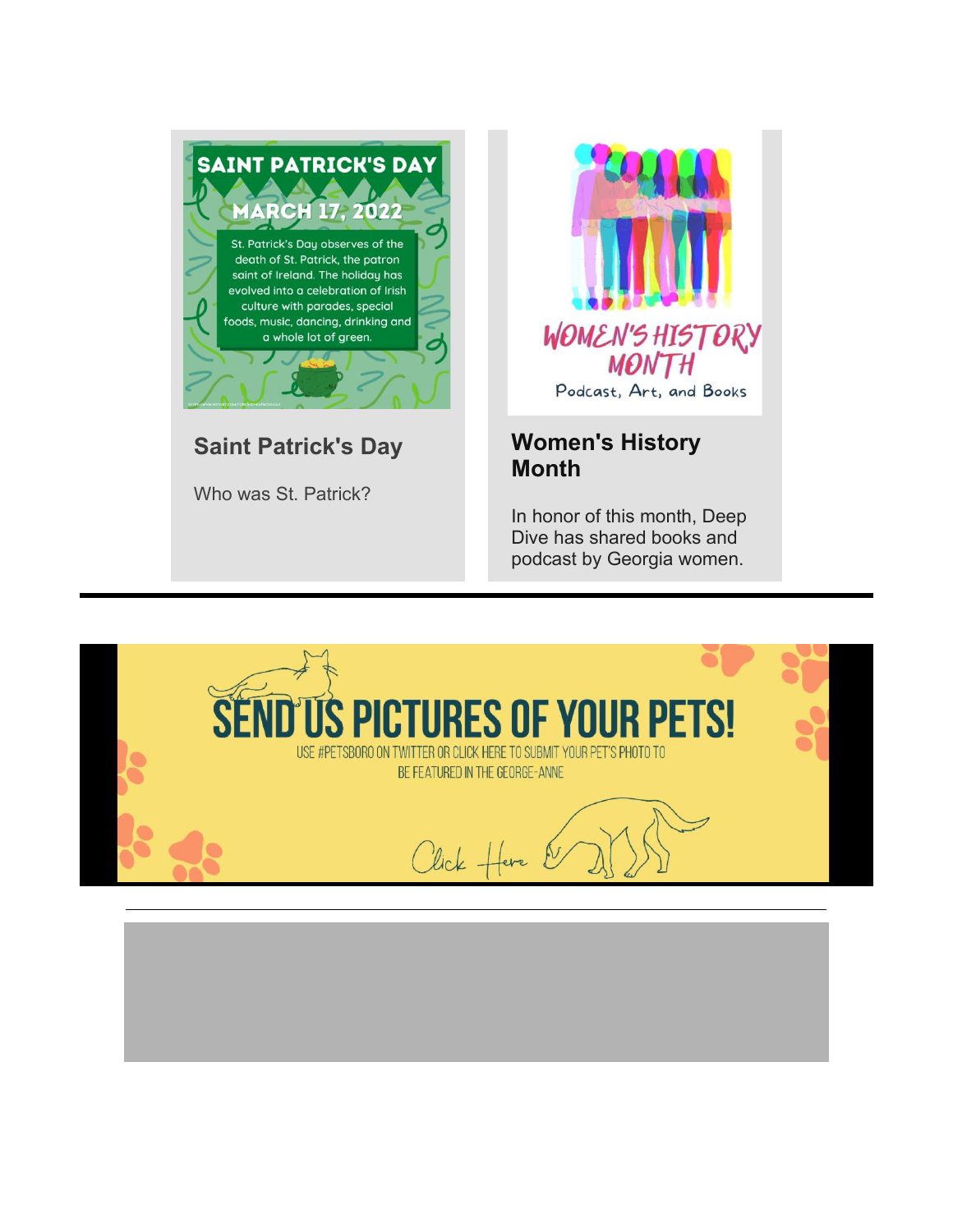

Briana Corlee, a graduate student studying School Psychology, took in a beautiful sunset at Laguna Beach on March 15.